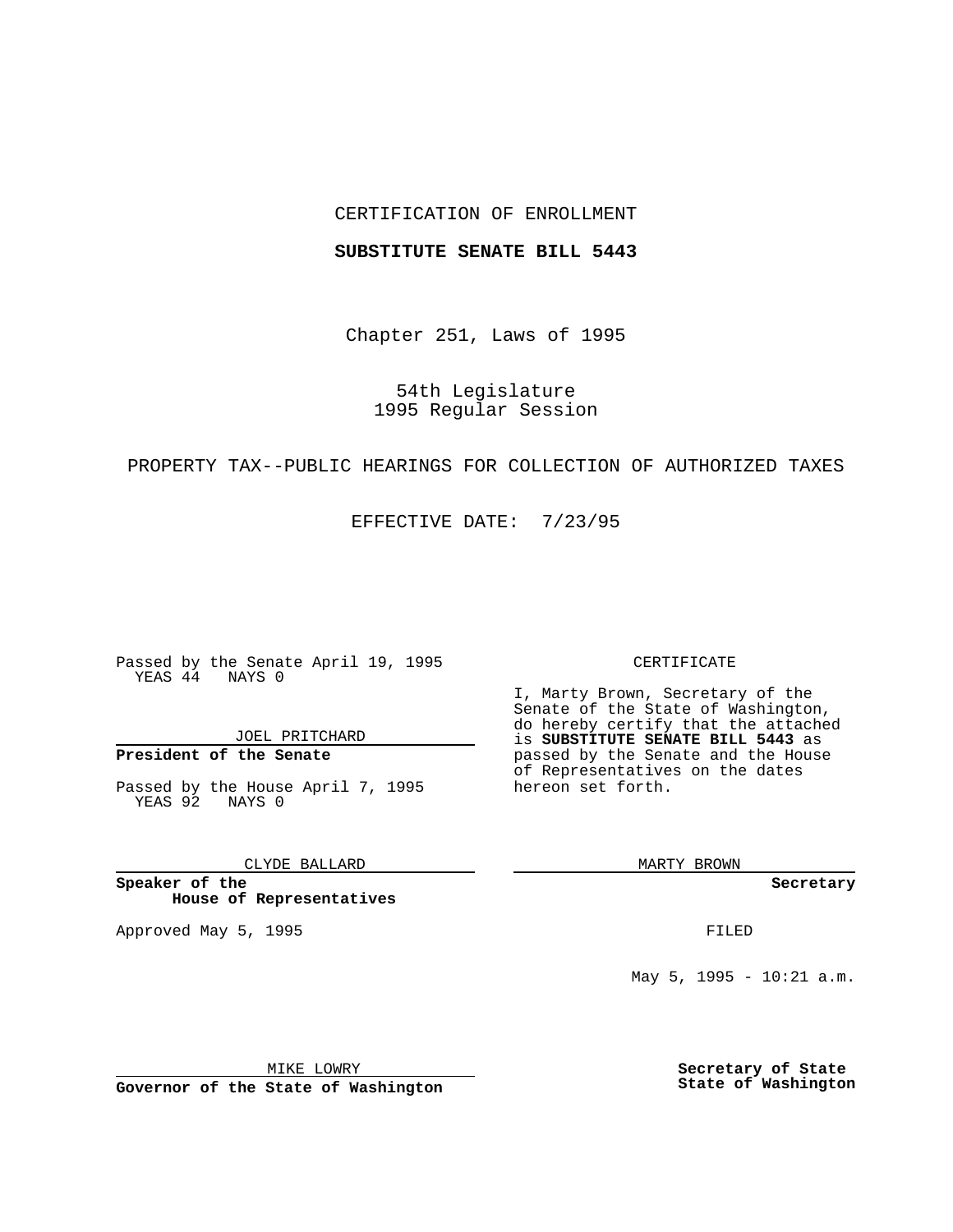## **SUBSTITUTE SENATE BILL 5443** \_\_\_\_\_\_\_\_\_\_\_\_\_\_\_\_\_\_\_\_\_\_\_\_\_\_\_\_\_\_\_\_\_\_\_\_\_\_\_\_\_\_\_\_\_\_\_

\_\_\_\_\_\_\_\_\_\_\_\_\_\_\_\_\_\_\_\_\_\_\_\_\_\_\_\_\_\_\_\_\_\_\_\_\_\_\_\_\_\_\_\_\_\_\_

## AS AMENDED BY THE HOUSE

Passed Legislature - 1995 Regular Session

### **State of Washington 54th Legislature 1995 Regular Session**

**By** Senate Committee on Government Operations (originally sponsored by Senators Drew, Fairley, Quigley, McAuliffe, Hargrove, Haugen, Owen, Rasmussen, Loveland, Smith, Gaspard and Franklin)

Read first time 02/22/95.

 AN ACT Relating to public hearings for collection of authorized taxes; and adding a new section to chapter 84.55 RCW.

BE IT ENACTED BY THE LEGISLATURE OF THE STATE OF WASHINGTON:

 NEW SECTION. **Sec. 1.** A new section is added to chapter 84.55 RCW to read as follows:

 A taxing district, other than the state, that collects regular levies shall hold a public hearing on revenue sources for the district's following year's current expense budget. The hearing must include consideration of possible increases in property tax revenues and shall be held prior to the time the taxing district levies the taxes or makes the request to have the taxes levied. The county legislative authority, or the taxing district's governing body if the district is a city, town, or other type of district, shall hold the hearing. For purposes of this section, "current expense budget" means that budget which is primarily funded by taxes and charges and reflects the provision of ongoing services. It does not mean the capital, enterprise, or special assessment budgets of cities, towns, counties, or special purpose districts.